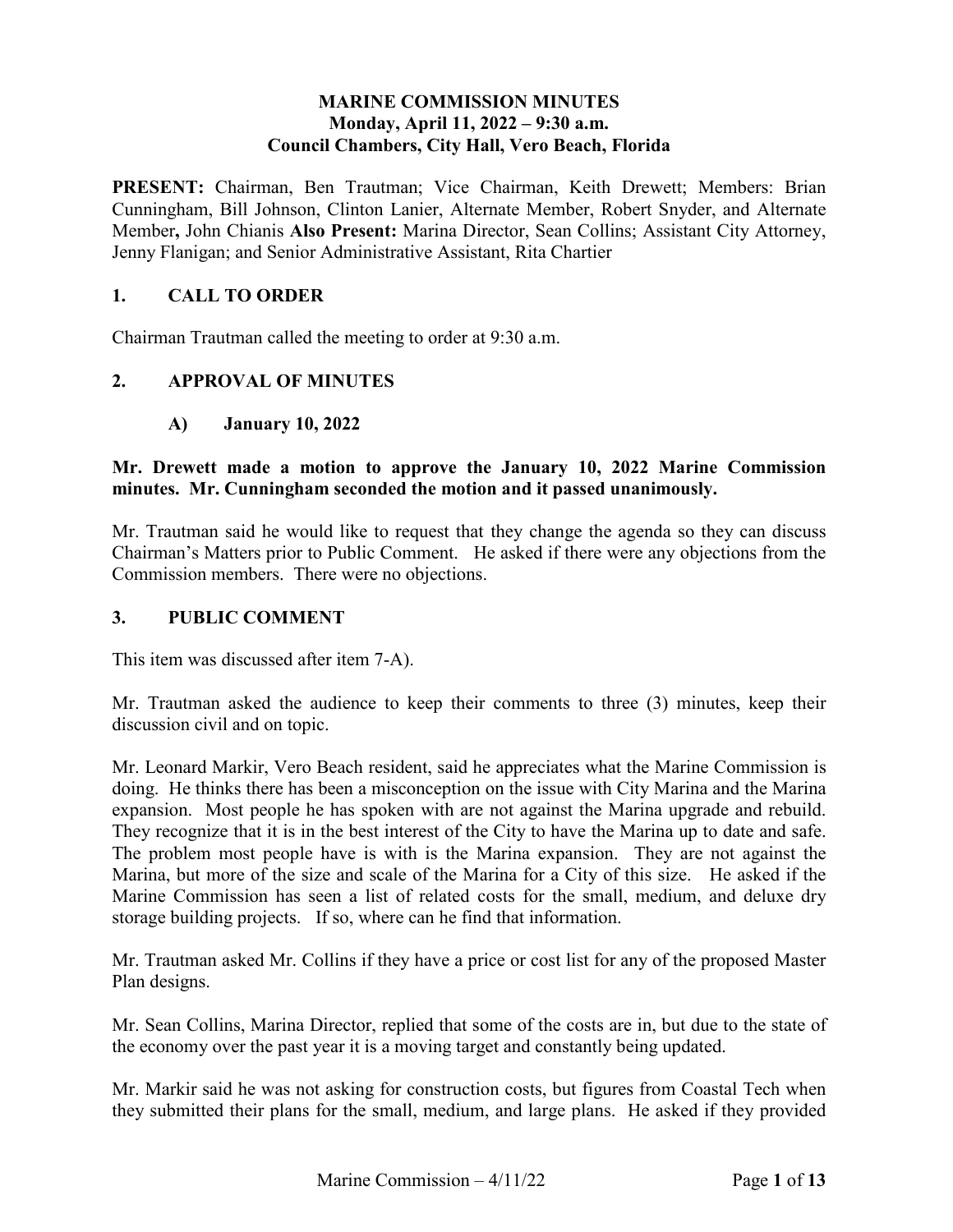the Commission with any architectural estimated costs and have there been any meetings to get public input.

 Mr. Collins replied that they have not shown any figures to the Marine Commission at any prior meeting. He said they have received some public input at the Marine Commission meetings, but there is a public workshop on May 5, 2022 at 6:00 p.m. in the Council Chambers to discuss this topic.

 Ms. Jenny Flanigan, Assistant City Attorney, said in order to keep things orderly she would ask to restrict public comments at this time to items that do not pertain to any of the agenda items.

 Mr. Trautman asked if there are any other subjects that the public wants to comment on. There were no other public comments at this time.

### **4. OLD BUSINESS**

# **A) Review Draft Welcome Letter for Anchored Vessels – Mr. Clinton Lanier**

 Mr. Lanier stated that his task was to draft a letter that could be handed out to vessel owners in this area. He read the drafted letter (attached to the original minutes).

Mr. Trautman explained that the intent of drafting a letter was to make contact with the boat owner and to make them aware they have been recognized.

 fuel dock or for pump outs at the City Marina. Mr. Cunningham asked if the boaters would get this letter by making contact with them at the

 He asks how they are doing and if they can be of help. It is generally well received, so handing Mr. Lanier replied there could be a number of ways, but that is probably the primary method of contact. He said he often patrols the anchorage area and introduces himself on a friendly basis. out copies of this letter to them he thinks would be fine.

Mr. Trautman said he likes this idea and appreciates him engaging with the boaters. He likes where he is going with the letter and he would like to see it go further with support from the community.

 doing a 15 to 20 minute broadcast and she is very talented. He asked Mr. Collins if he knows anything about it and how long has she has been doing that broadcast. Mr. Johnson said he does not listen to the VHS radio much, but recently he heard a woman

 Mr. Collins replied yes, it is the Cruisers Net. It has been done by various people over the years and they discuss the local weather, events going on in town, specials at local restaurants, etc.

Mr. Johnson said she has a great voice and this letter would be a great public service announcement to include in that morning broadcast if it gets approved. He is not sure if this broadcast is aired once a week or more often.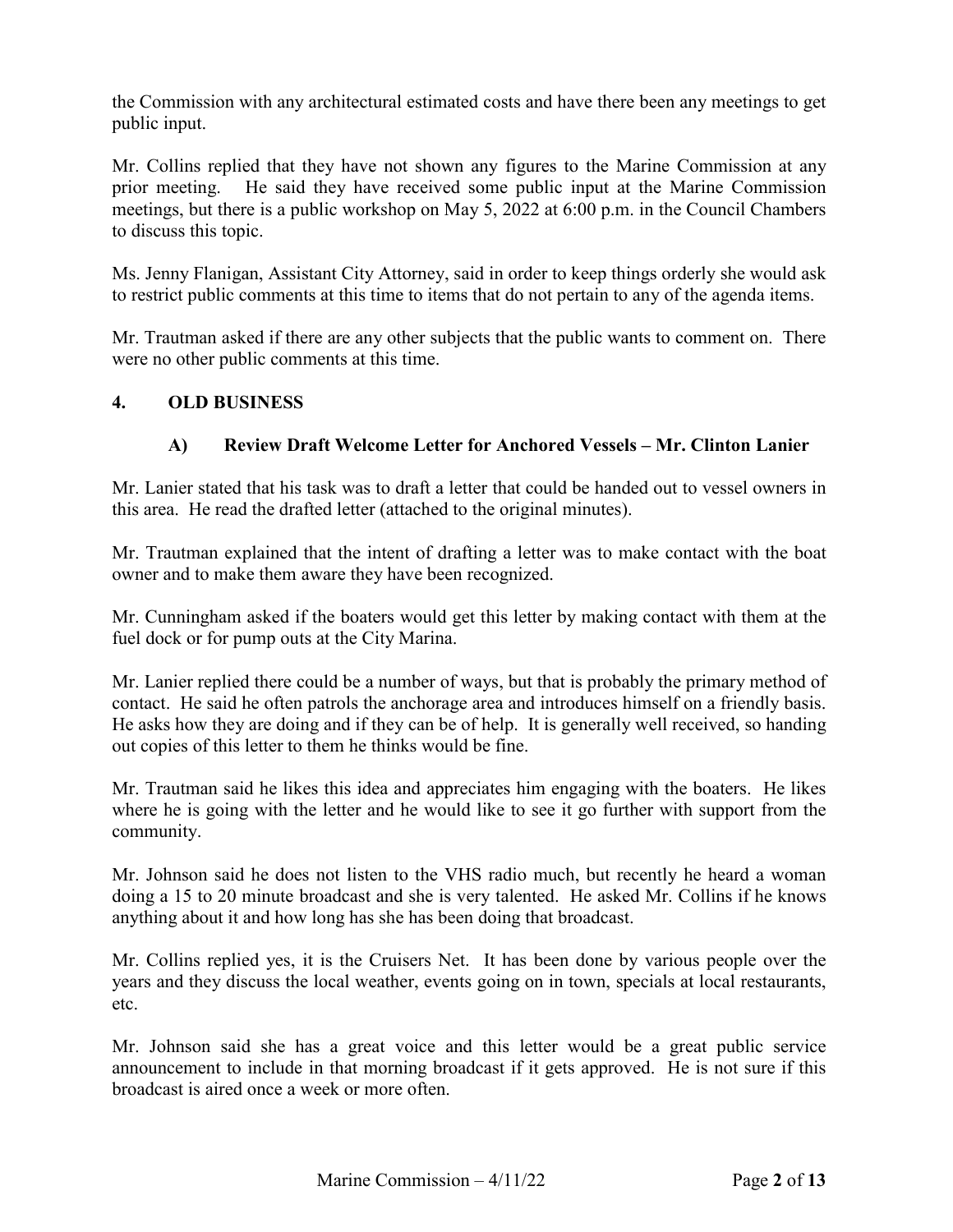(6) months out of the year. Mr. Collins said it is pretty regular especially in season. He would say they are on air about six

Mr. Cunningham agreed that it would be a great way to get the message out. The program is at 8:15 a.m. on channel 69.

Mr. Trautman said these are all proactive ideas.

 so that there is a better chance of it being read and filled out. Mr. Cunningham said he believes this letter needs to be distributed in a more official capacity

 Mr. Collins stated the first way to get the word out is with this letter as it goes from a draft is on board with this. form to something more official. When it is in season they can add it to the Cruiser Net and when people contact the Marina asking about areas to anchor they can hand out the letter. He

 Mr. Snyder said he agrees with Mr. Cunningham that they need more of an official way to announce this, because if everyone is handing out these letters and boaters are being approached several times they might consider it harassment.

At this time, Mr. Trautman asked for public comment.

 couple of anchoring areas here that people use. He suggested that they post a brief abstract of that letter on signs where boats anchor so they know who to contact if they are going to be Mr. Markir said the outreach to the transient community is very important. He said there are a leaving their boat for a period of time.

 Lady (no name given) said I am the voice of the morning broadcast on Cruiser Net. She said if she is given a copy of the letter she can add it to her program.

she is given a copy of the letter she can add it to her program.<br>Ms. P.J. Billing said she would like to compliment them on the letter. She said for a long time gives them pride of taking care of each other, the community, and the Marina. she has been a proponent of trying to get boaters together to self-police themselves. She would be very happy to work with the Commission on anything that brings the boaters together and

Mr. Skip Gundlach, stated that he was the instigator of the morning Cruiser Net and he has been involved with Cruiser Nets all over the County and in the Bahamas. He said he gathers the weather reports every morning. He agrees that if those who are anchored could have some visibility of who to contact, that would be helpful.

Mr. Lanier said those people who are involved in Cruiser Net are fantastic. He lived aboard a cruising sailboat in the Bahamas for six (6) years and their morning broadcast was exceptionally useful. He felt that it brought the cruiser community together.

Mr. Trautman stated that they have a draft letter drawn up, so what is their next step.

Ms. Flanigan explained that if it is something that will require City resources it would have to go to City Council for their approval. The Marine Commission can make a motion and take a vote on a recommendation to send it to City Council. She informed the Commission that the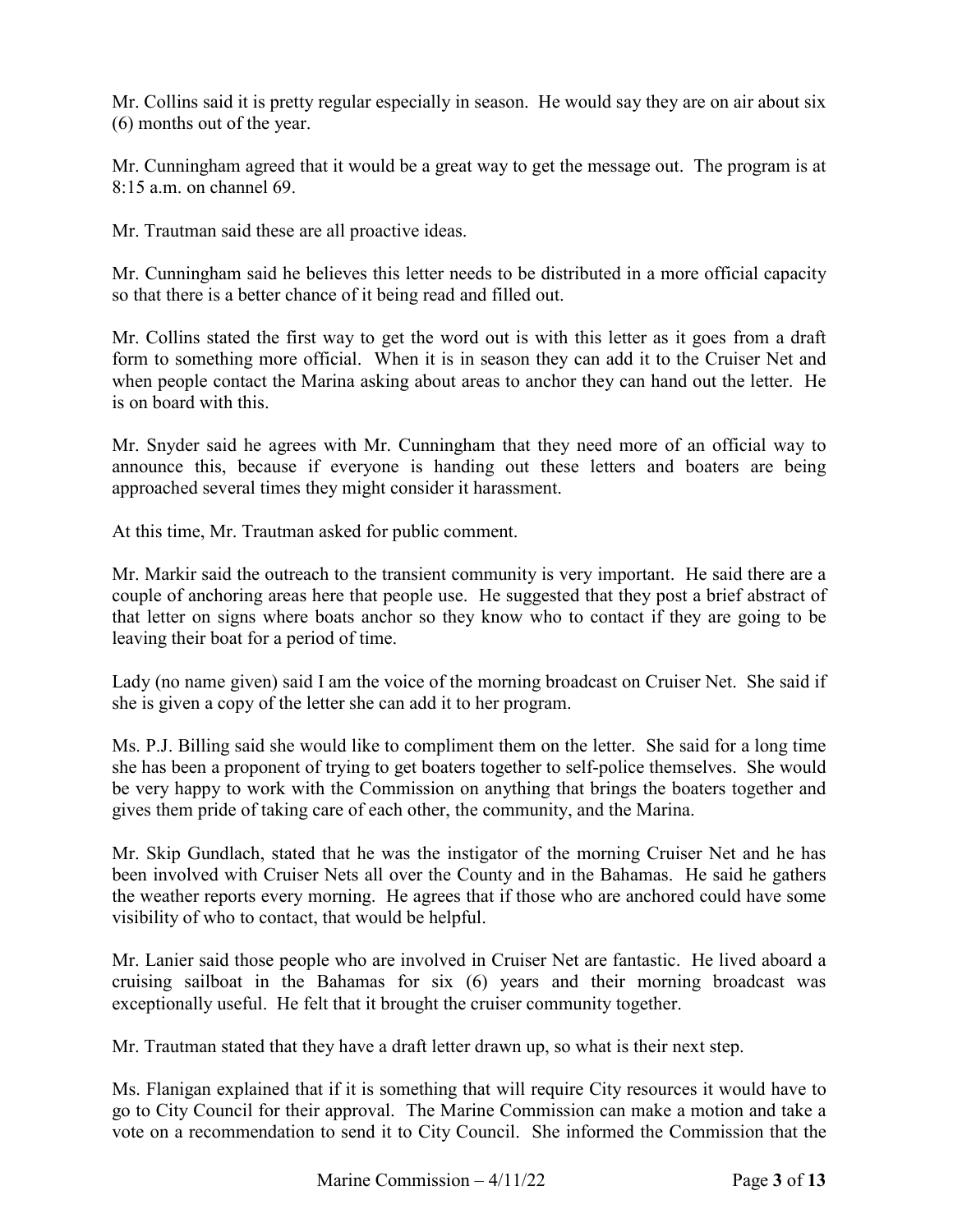letter cannot come from the City's Police Department and they cannot use any of the Police Department's resources to look up any information on a vessel.

Ms. Flanigan said they might have to draw up some the logistical issues, such as how it will be delivered by the City.

 Mr. Drewett asked if this is approved by City Council, would Mr. Collins be willing to hand out this letter.

out this letter.<br>Mr. Collins replied yes, he would be fine making contact with the vessels and leaving a letter in a zip lock bag clipped to the boat if it is unoccupied.

 Marina except in the case of a vessel in distress. He does not think that Mr. Collins can go outside of the Marina and put letter on vessels. He said most of the time boats will come in for Mr. Drewett explained that per City Code, the Harbor Master is limited to actions within the fuel and a pump out before they go anchor, so that will probably get most of the transient population.

Mr. Collins stated that they constantly have new people coming by asking where they can anchor, so that would be the perfect time to ask for some contact information.

Mr. Cunningham asked once the letter is approved can it be included in the Cruiser Net script.

Mr. Collins replied yes it can.

**Mr. Johnson made a motion to approve the letter be sent to City Council for consideration. Mr. Cunningham seconded the motion and it passed unanimously.** 

# **B) Vessel Enforcement Update – Mr. Keith Drewett**

 Mr. Drewett explained that the City of Vero Beach water area is quite small, but there are three (3) jurisdictions that patrol here to some extent. They are the Vero Beach Police Department, the Florida Fish and Wildlife Conservation Commission (FWC), and the Indian River County Sheriff's Office. For the past couple of years their Commission has pushed for an increase in more consistent and continued patrolling, which has been somewhat successful. He announced about a month ago there were six (6) derelict vessels that were removed. He explained that the County Administration coordinates getting a contract to have a barge remove the vessels and they do a great job. The FWC is pretty clear on their rules pertaining to derelict vessels.

Mr. Cunningham asked how many vessels are still on the FWC's list that need to be removed.

 Mr. Drewett stated there are probably some vessels some people might consider derelict, but they do not meet the FWC's criteria. Currently there are no vessels on their list for removal.

 Mrs. Joy Collins, City Resident, congratulated the Marine Commission for removing those six (6) vessels. It was a huge accomplishment, because it is not regulated by the City or the County, but by the State and there are a lot of hoops to get through.

### **5. NEW BUSINESS**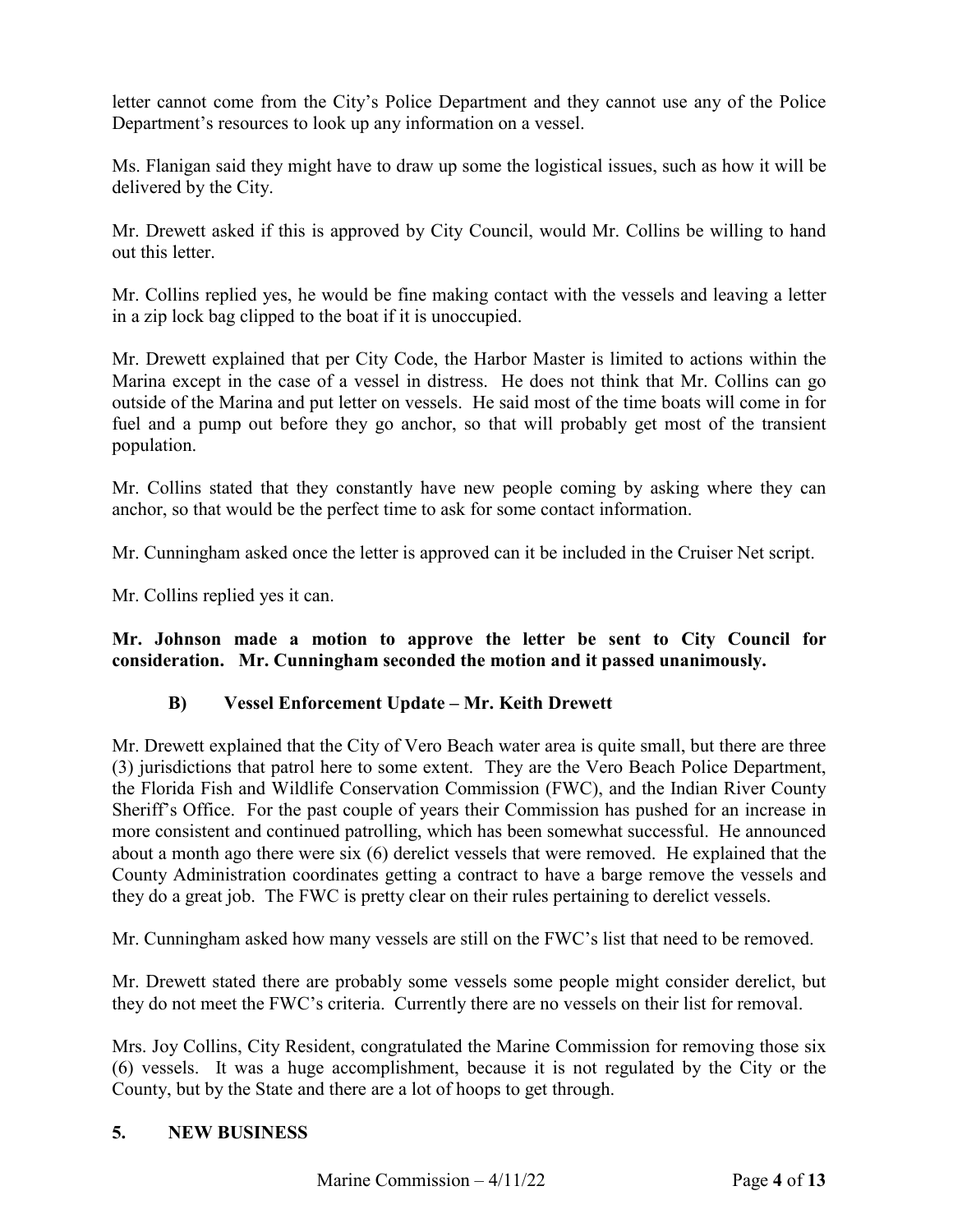# **A) Anchoring Vessels and At Risk Vessels – Mr. Keith Drewett**

 *anchoring limitation areas,* which was also attached to the agenda. It does not restrict meet this new criteria they are still floating, so they can simply be towed away by a contractor and sent for processing. This might be a recommendation from the Marine Commission as the Mr. Drewett explained that the FWC has a list of five (5) criteria for determining if a vessel is derelict, which was attached to the agenda and is titled *Derelict, Abandoned & At Risk Vessels*. This is the legal criteria they use to determine if a vessel is derelict and can be removed. This is funded by \$12 million dollars and there is no cost to the City or the County. Some of the vessels in City waters are recognized by FWC but don't meet all five (5) of the criteria, so the FWC made a change to Ordinance 327.4108 to add a new section titled *Anchoring of vessels in*  recreational or transient boats from anchoring for several days, but it establishes the maximum days a vessel can anchor as 45 days. This is a completely new tool for the City, the County, and the FWC. If the City decides to move forward with this, it will enable them to be much more effective on these in between vessels and prevent them from becoming derelict. If vessels next step for City Council to look at.

 Mr. Trautman clarified that it is 45 consecutive days of being anchored. By simply moving the boat it would reset the clock for another 45 days.

boat it would reset the clock for another 45 days.<br>Mr. Drewett replied that it has to be moved at least one (1) mile. The legislation is in place, but it is still in rule making, which will precisely set out how they will enforce it. He explained that only the County can apply for it, so the City will have to coordinate with the County about them taking the lead.

Mr. Cunningham asked if the County is receptive.

Mr. Drewett replied that they have listened to them, but they have not received any feedback and it is still being discussed by staff.

Mr. Cunningham asked who starts the 45-day clock.

 Mr. Drewett explained that it can be set by agencies logging the vessel, the use of body camera footage, by testimony of a witness, etc.

Mr. Trautman stated that they do not have a City Police boat patrolling yet.

 Mr. Drewett stated that they just got the engines for the new Police boat, so once they get fully staffed they should be able to have more consistent patrols.

 Ms. Billing asked them to clarify the 45 days and does it apply to unoccupied or occupied vessels. She asked if this is proposed but not approved yet.

 Mr. Drewett replied that it applies to any vessel. It has been approved by the Legislature and it was signed by the Governor on July 1, 2021. The FWC is rulemaking at this time.

Mr. Drewett asked if the Marine Commission wants to take action on this.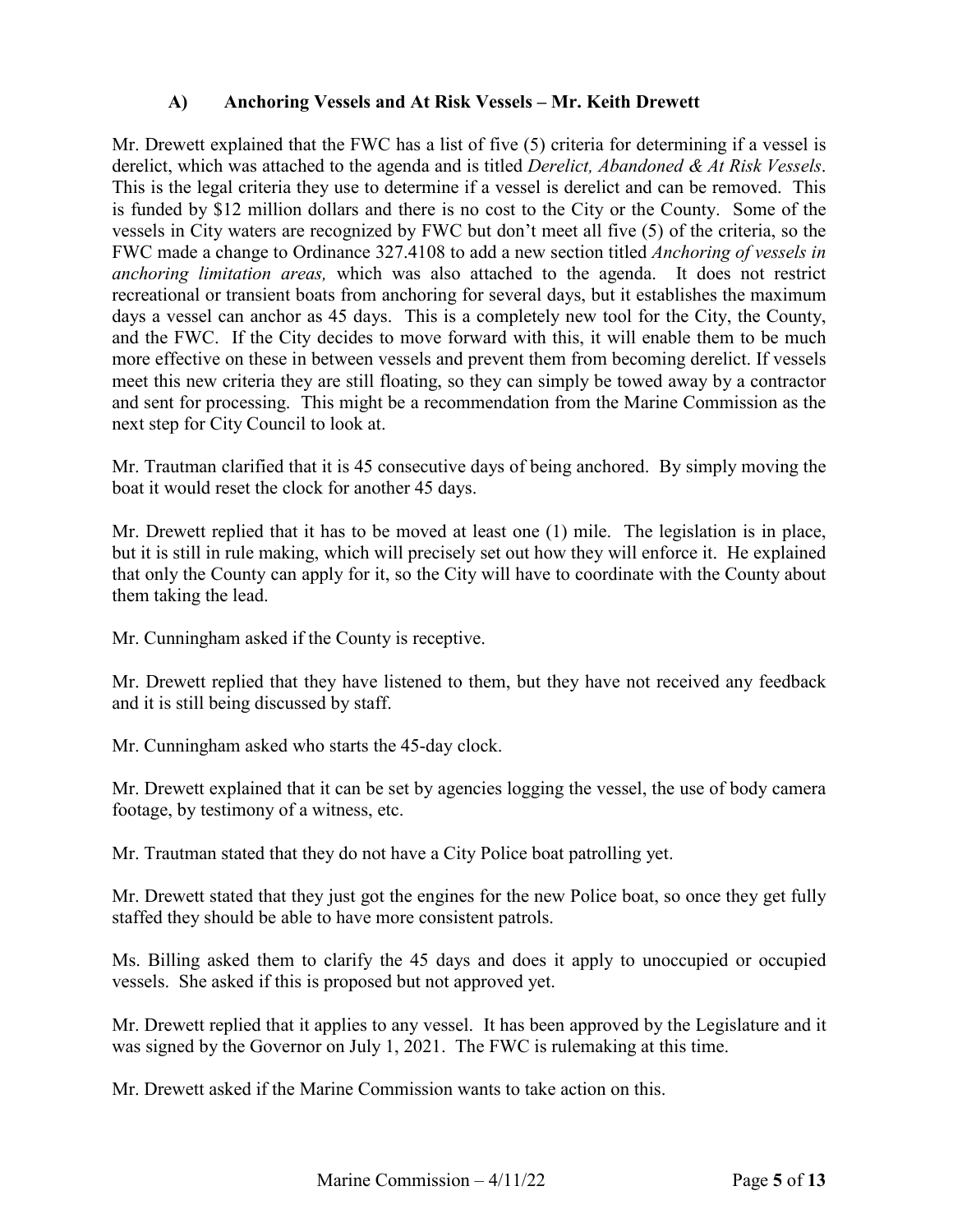Mr. Gundlach said unfortunately this is an attempt to address derelict vessels. People who spent 15 years living on his boat, so this is a very unwelcomed measure. come to this area might sometimes exceed the 45 days. Some people will stay on their boat for months at a time without causing any hazard to transportation, health, or other issues. He

 is still rule making, he would suggest they start with the letter to see how that goes first and then see what the rest of the State does. Mr. Collins stated that since they are looking at proceeding with the welcome letter, and FWC

Ms. Flanigan explained that the anchoring limitation areas cannot be more than 10 percent of their Counties navigable waterways, so 90 percent would not be limited if it is adopted.

 don't have a crew for the Police patrol boat yet. His opinion is that they can assess this again Mr. Trautman said he believes it is a little premature to move forward with this since they at their next meeting.

 Mr. Drewett said this might catch some people who live on their boats, but unless they have doesn't mean they have to implement it. this in place they will have derelict vessels to deal with. At their last meeting they saw pictures of derelict vessels and most of them are still there. He said even if the Ordinance is there, it

doesn't mean they have to implement it.<br>Mr. Johnson said he agrees that if there is an opportunity to implement this, even if it is just for derelict vessels he would be in favor. It will still take a while to get this into place, so if they don't have it when they are ready, they are not getting anywhere. He said he is in favor of moving this forward.

 the County per Florida Statue 327.4108. Ms. Flanigan said they should make a motion advising City Council that the Marine Commission is in favor of implementing an anchoring limitation area and to prepare a memo to

**Mr. Trautman made a motion recommending that City Council engage with the County to establish an anchoring limitation area per Florida Statues 327.4108. Mr. Cunningham seconded the motion and it passed unanimously.** 

### **6. MARINA DIRECTOR'S MATTERS**

### **A) Update on Design Plans for the South Complex**

 place for over 100 years. In old photos you cannot see any roads or homes in the area. The rendering prepared by an Architect of what they think the dry storage building will look like. Mr. Drewett asked what are the dimensions of the proposed building. Mr. Collins said here have been some comments made about keeping the size of the Marina to the size of the City. He explained that the three (3) main docks at the Marina have been in only expansion the Marina did was to add 14 to 16 spots in the Lagoon. He explained that the Marina did a modest extension of the fuel dock in the 1970's, which added six (6) slips. The City grew around the Marina and the Marina has not grown with the City, so they needed to catch up with the demand. He continued by showing a video presentation of an artist's

Mr. Drewett asked what are the dimensions of the proposed building.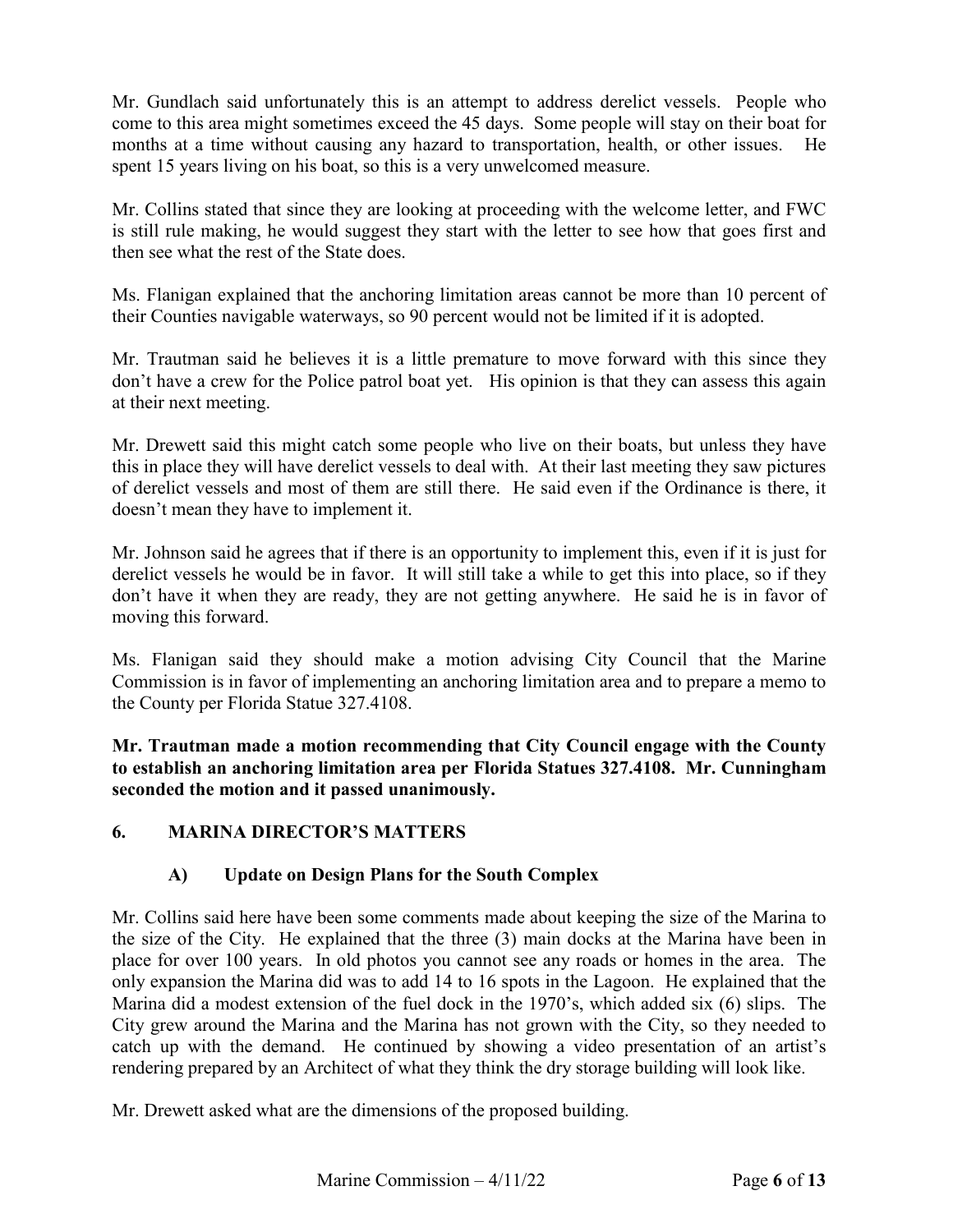Mr. Collins replied that it is a little over 200 feet long by about 115 feet wide and a vertical height of 35 feet.

Mr. Drewett asked what does the current building measure.

Mr. Collins replied that is about 80 feet by 75 feet.

Mr. Trautman asked if they will be getting rid of the old insurance building.

 only interest they received were from people who wanted to purchase the property, but the City Mr. Collins replied yes. They tried to lease out that building almost two (2) years ago. The purchased it with grant money and there are restrictions that the business has to be marine related.

Mr. Trautman asked with the proposed larger building, what will be the increase in the number of boats that it can accommodate and how much will the revenue increase.

three  $(3)$  boats wide and three  $(3)$  to four  $(4)$  boats high, which equates to about 140 boats. three (3) boats wide and three (3) to four (4) boats high, which equates to about 140 boats. They want to permit it for 160 boats just in case at times they do not have a lot of larger boats they will be able to add another beam to provide another level to a couple of the bays. Mr. Collins explained that it will be designed with three (3) 30 foot bays. Each bay will hold

Mr. Trautman asked what is the current capacity.

Mr. Trautman asked what is the current capacity.<br>Mr. Collins replied that right now they store 52 vessels, but it is permitted for 98. The revenue this past year was just over \$200,000 and they are predicting their revenue to be \$840,000 annually with the new building. He added that between the new dry storage building and the existing associated floating docks they could easily see over \$1 million in revenue.

Mr. Cunningham asked how many boats are on the waiting list for the dry stack building.

 building and the Lagoon if that area is built with slips of that size. Mr. Collins replied that they have 22 boats on the list for the existing building that are 22 feet or less. He said for the entire Marina, there are 254 applications for dockage and dry storage. About a third of them are for vessels under 30 feet, so that would fill up the new dry storage

 Fort Pierce. He said it seems that everyone on the Treasure Coast is sold out for dry storage and in the water. Mr. Cunningham stated that his Marine business has 45 slips and they are sold out to capacity on a daily basis. When people call looking for a slip he refers them to the City Marina or to

\$65 billion dollar business. Mr. Collins replied that it goes beyond the Treasure Coast. The Marine industry in Florida is a

\$65 billion dollar business.<br>Mr. Drewett stated that in March, Florida broke a record of having over one (1) million registered vessels.

Mr. Collins explained that 6% of the revenue generated at the Marina goes back into the City's General Fund. They are self-supporting the rest of the community, so just imagine what kind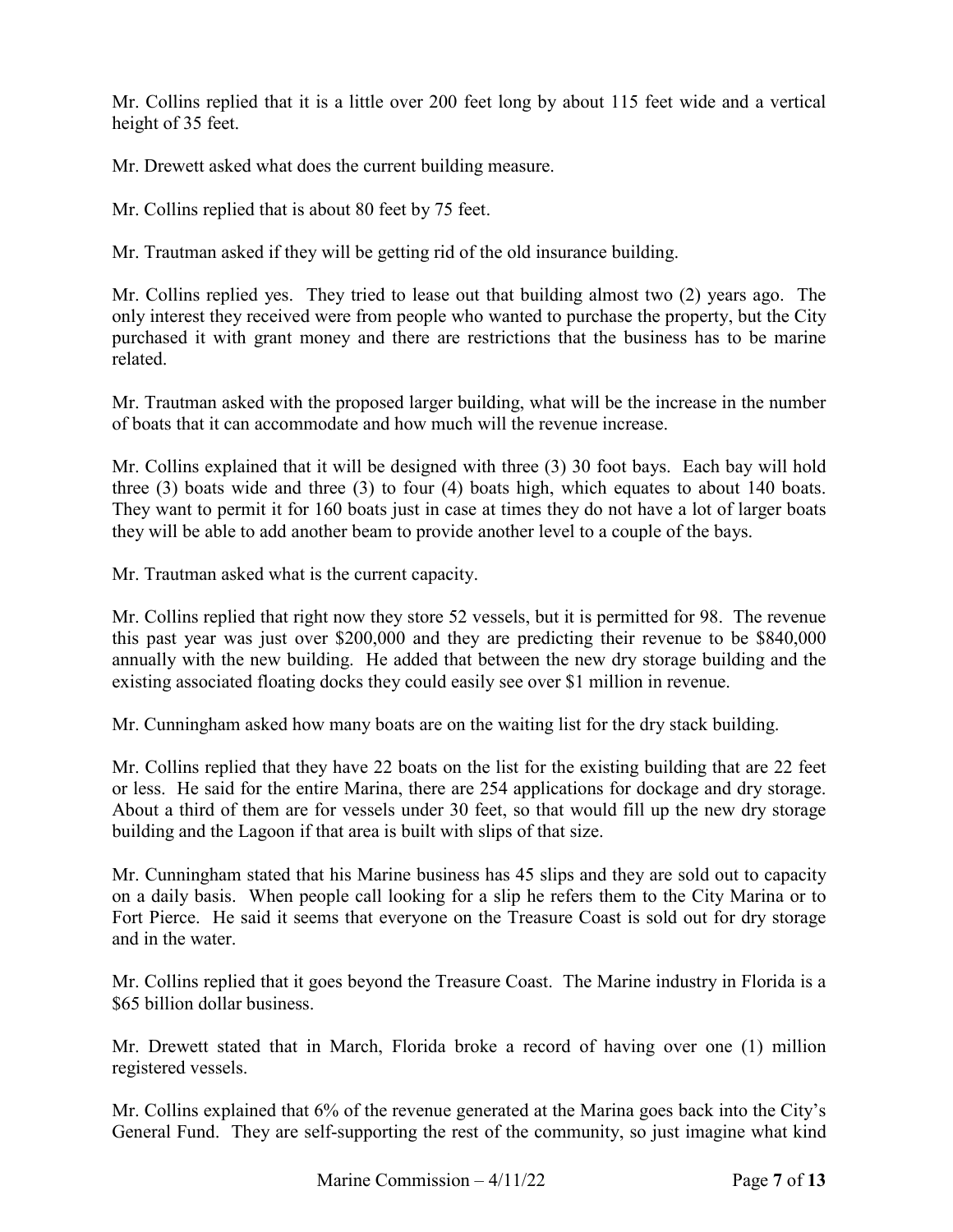of projects that the money can be used for. In the meantime they have to pay off the loan, but after that he believes the Marina will be a cash cow for the City.

Mr. Drewett asked if the office space that adjoins the current dry storage build will still be rented.

Mr. Collins replied that is still yet to be determined.

Mr. Drewett asked if there will still be restrooms in the new building.

Mr. Collins replied yes.

Mr. Trautman asked what is the workshop about.

 part of the approval process. It will be on May 5, 2022 at 6:00 p.m. Mr. Collins explained that it is a public workshop with City Council for the south complex as

Mr. Trautman asked Mr. Falls if there is a lot of flexibility in the Master Plan.

 Commission recommended to City Council and they endorsed the ultimate plan. That plan He said at the May 5<sup>th</sup> workshop City Council will hear from the public and then City Council will decide on the size of the building. He said anything could change up until City Council Mr. Monte Falls, City Manager, explained that the Master Plan is the same as what the Marine showed the addition of the docks in the boat basin, the rebuilding of the Marina with the three (3) docks from where the Dock Master's office is, the reconstruction of the dry storage building and the floating docks associated with the building, and some docks adjacent to the Dog Park area. It is in the same form as when the Marine Commission saw it. What has changed is that City Council authorized them to move forward with the larger storage building. awards a contract for construction.

Mr. Trautman asked if their decision will affect the docks.

Mr. Trautman asked if their decision will affect the docks.<br>Mr. Falls explained that Phase I is the dry storage building because of the poor condition of the existing building. Depending on what comes out of the May 5th meeting, Phase II could be the docks at the Dock Master's building, or it could be docks in the Lagoon. The final stage, if they get to it would be docks on the south end near the Dog Park.

Mr. Trautman asked how does this work with the Three Corners project.

 referendum on the November ballot. If approved, a Request for Proposal (RFP) would go out. Mr. Falls stated that they are completely independent. The Three Corners plan is going to

 Mr. Trautman asked if the Marine Commission should be providing any more advice on this, or leave it as they previously recommended.

Mr. Falls said they are an Advisory Commission so if they have an opinion on anything he is sure that City Council would welcome that.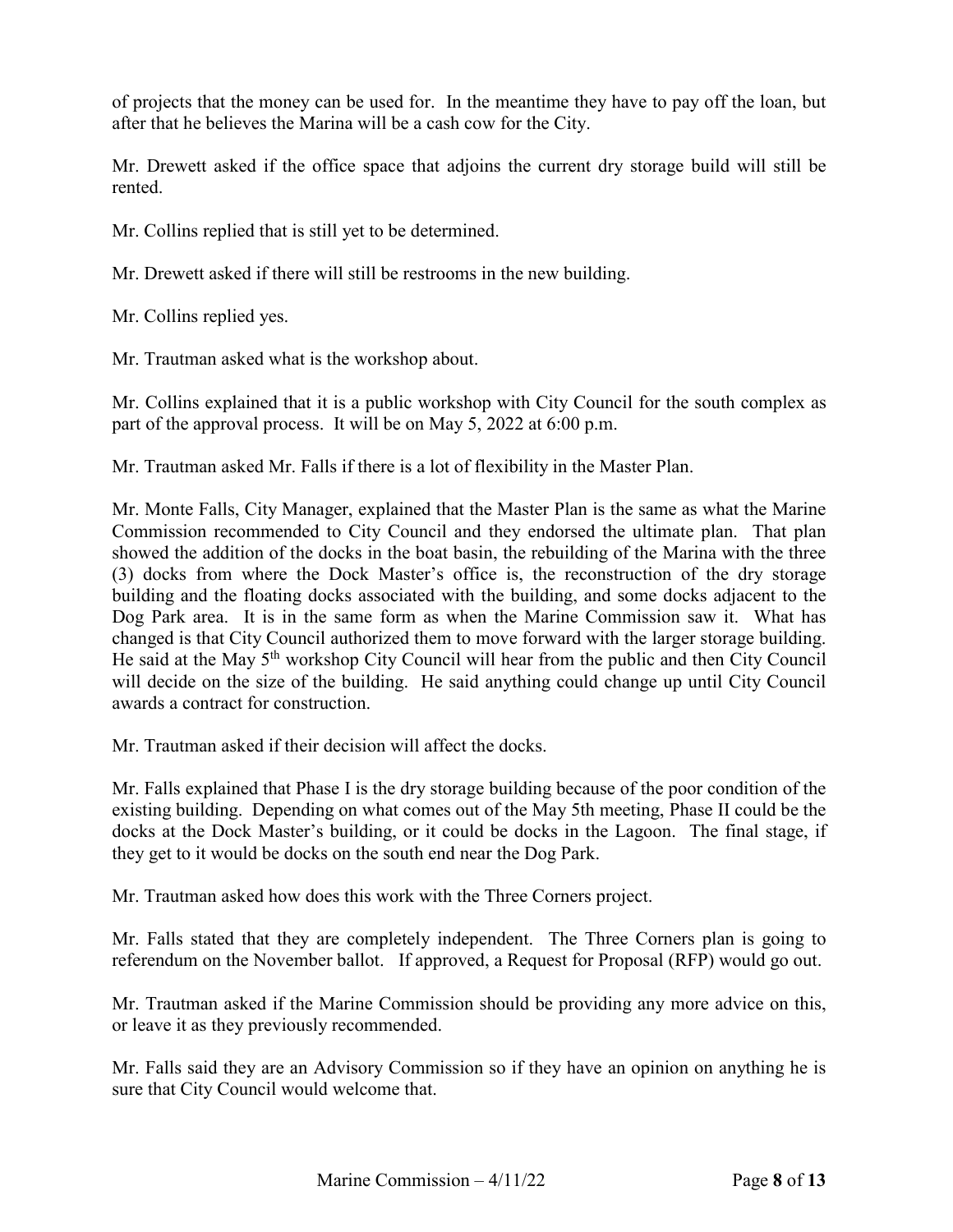so he would defer providing any more advice until after the May  $5<sup>th</sup>$  meeting. Mr. Drewett stated that he would like to see more details and the impact of the larger building,

 of the slips. Mr. Collins stated if the building gets downsized too much it will be a numbers game. The more boats they can accommodate the more affordable it will be. The same goes for the layout

 Mr. Cunningham stated with only being able to accommodate up to 30-foot boats in the dry storage the City will still be falling short in comparison to the surrounding area.

 Mr. Collins stated that he agrees. They looked at a design to accommodate larger boats but there would only be racks on one (1) side and the building would be much longer. It is a narrow piece of property and they are trying to maximize the use, but still fit it in the area.

 Mr. Cunningham said if they are going to be on the smaller side of the storage facilities it is important to have as many rentable racks as possible for their financial feasibility.

 original minutes.) He stated that he has been a client of the Marina since Christmas 2013. Mr. Gundlach read a prepared statement concerning the Marina expansion (attached to the

 dingy docks for over 32 years. She said that was a great three (3) dimensional presentation, but she would like to see the view going down Date Palm Road and turning onto Rio Vista would look like. She said if the building is built as shown it would be a wall people will have needed and promised for a long time are improvements to the Marina for safety issues. People Mrs. Leslie Tilley, stated that she has lives on Rio Vista Boulevard in the house closest to the Boulevard and then turning around and coming back towards the building to see what that to look at when coming down the road. The building looks nice but she thinks it could be reduced in size. She is also concerned that the dry storage building is now first when what is love the City Marina and want to see enhancements, but they don't want the expansion.

 the Marine Commission and the City Council on their long term plan for the Marina. He believes that a quality community deserves a quality Marina especially one (1) that is so water oriented as Vero Beach. The current Marina is not only unattractive, it is unsafe. The vision they have is worthy of support and he hopes they continue with making it an asset the Mr. David Dyer, Vero Beach resident, said he has been a long-time boater. He congratulated community needs.

 Mr. Collins stated that there have been some comments about the amount of noise from a larger building, but the current building has been without doors for many years.

Mr. Markir asked if they are trying to expand the Marina and accommodate larger boats in order to make the Marina a destination area and is this the right location for this size of Marina.

Mr. Collins replied yes it is.

 over the years there have been many movements to expand the Marina, but every time it has been met with extreme opposition by the neighborhood. This time she agrees that it needs to Mrs. Karen Marcil, Vero Beach resident, said she has lived next to the Lagoon since 1988 and be upgraded and improved and it has been way to long, but this time there was not any public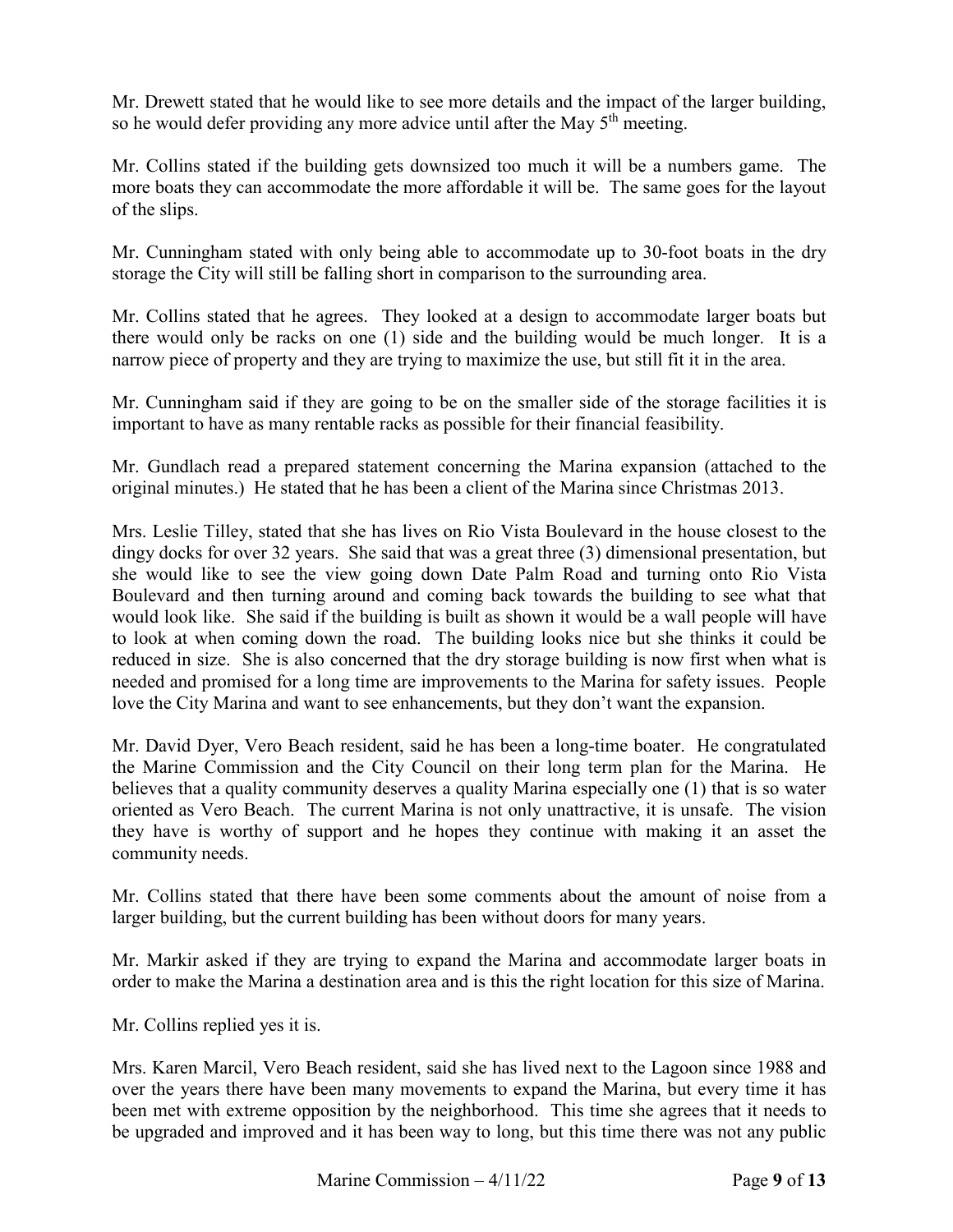they need to get with the public to hear their comments and let them voice their opinions. They neighborhood not an industrial park. There are plenty of places they can build a dry storage Marina. input because of COVID. There were emails sent, but now that everything is opened back up need to know if the correct studies have been done, how will it affect the Lagoon and traffic, and the neighborhood. That building is an industrial building and it is in a residential building and people will go there. They need to proceed with the original Phase I and fix the

Mr. Trautman clarified that the Marina Master Plan was approved in 2019, which was before COVID.

At 11:13 a.m. the Commission took a 5-minute break.

 years and came back in 2020 during COVID. They bought a new boat and they were on the waiting list for a slip for a few months. They are in favor of the improvements and they are Boulevard people will see a large solid wall of an industrial looking building. They would like Mrs. Lori Farrell, Vero Beach resident, stated that her family moved to Vero Beach in 2014 and they owned a boat and had a slip at the Marina. They moved overseas for a couple of okay with a medium size building, but not the large size. When traveling down Rio Vista the uniqueness of the neighborhood to be considered when they decide the size of the building.

 Mr. John Millward, Vero Beach resident, stated that he lives here because when he cruised up and down the coast he found this to be a lovely place, so he retired here. He is all for improving the Marina so that it is safe and functional, but he certainly does not want this boat storage facility. He said why don't they build it at the Three Corners property, because it is much too large, not functional, and it does not meet the demand to accommodate larger boats.

 Captain Steve (last name not audible) said he and his wife have been coming to Vero Beach time residents. He is all about Vero Beach growing and the Marina growing with it. He would since 2005 and they were live-aboard cruisers up until three (3) years ago and now they are full like to know what percentage of Indian River County residents use the dry storage building for their boats. The Marina is run down and not very safe, so he is excited about the Marina expansion and it is a wise thing to do.

 and adding more boats will add more pollution to this area. He asked what studies were conducted to ensure that the expansion will not have a negative effect on the Lagoon. Mr. Garry Froonjian, Central Beach resident, said he was not around for a couple of years because of COVID. He said if he were to put together a plan like this that would have been the perfect time to do it without any diversity or rebuttal, because people were not leaving their homes and attending meetings. He read a prepared statement about the health of the Lagoon

 They started with the Manatee Protection Plan, which was developed in the early 2000's. It resources. There is no oyster habitat and no sea grasses in the Marina footprint. The existing water depths in the Marina are good and there is very good flushing. They did a numerical model of this area and they did a dye test to track the currents, so this is an ideal location for Mr. Tem Fontaine, Coastal Technology, replied that there were a host of different studies done. identifies this site as an ideal location for the Marina expansion due to the lack of natural this expansion.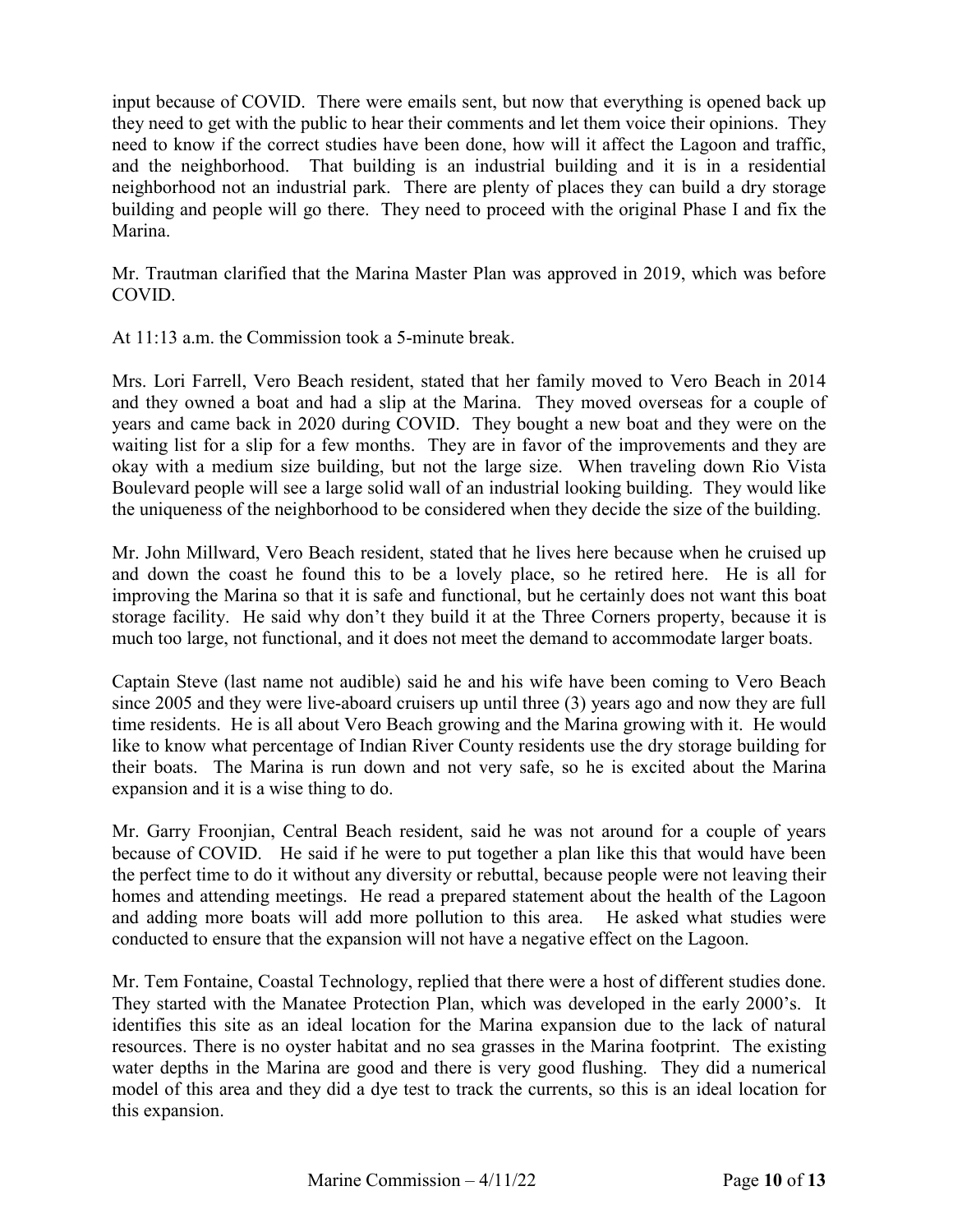boat owner and has been on the waiting list for a full time slip for seven (7) years and he finally got one (1). He said of the plans that were laid out for a small, medium, and large, he is in favor of the larger scale plan. Even the largest plan will not make it like the Fort Pierce City Marina. It is not going to draw thousands of people and it will still be a quiet community. The new storage building is going to generate more than enough revenue to pay for itself. The those 250 applicants that are on the waiting list for a dock or dry storage. Mr. Michael Giannotti, said he has been a Central Beach resident for 11 years. He is also a Marine expansion will be very beneficial for the City of Vero Beach and they need to consider

 Mr. Beristain, (first name inaudible and spelling might not be correct) said he is one (1) of those people who came here by boat and bought property, because Vero Beach is a beautiful jewel. He complimented Mr. Collins on his professionalism and on his presentation. He said he believes the Marina expansion is needed, it is well over do, and it will compliment the community.

 Mrs. Collins stated that she attended all of the Master Plan meetings, which were well before COVID and there was a tremendous amount of public input. She said every single person who purchased a home in Central Beach knew there was a Marina there and it has been there since the 1920's. If people go back and research history they will find that everything about Florida because of the marine industry. Boat sales have been astronomical because of the pandemic. began with the water. All of the mail delivery, food supplies, etc. all came by water and to date, boating is still the largest industry in Florida. They need to look at everyone and there are a lot of people on the waiting lists. She said her income during her entire adult life has been People want that freedom and a safe place to keep their boat. She said someone mentioned the Yacht Club, but where has the outcry been about their 650 members and the traffic generated by them.

 thinks that sometimes the public does not realize the broader effect of what dollars mean to the City's finances. She understands that the Marina is run as an Enterprise Fund and they need to remember that 6% of the money generated by the Marina will go back to the City. Ms. Florence Ann Roberts, thanked the Marine Commission members for volunteering their service and it is appreciated. She said Mr. Collins has done a wonderful job over the past few years making the Marina a safer place and getting things done since the debt was paid off. She

 environmental studies have been done. He has been in touch with the Department of improving the Marina or enlarging the storage building if they need to. He feels they need to Mr. Jerry Anchors, Vero Beach resident, stated that he does not believe that enough Environmental Protection (DEP) and they are not aware of what is going on at the Marina. He does not feel that giving back 6% on this investment is enough. He is not opposed to look at the figures and the cost to rent spaces a little closer if they do not build the largest building.

 Mr. Paul Landry, said he has lived here for 16 years at Riverside Gardens, which overlooks the the expansion of the boat storage building and the scale of what is being proposed they are looking at a mammoth structure and it is outrageous. They cannot say in any way that it fits in a residential neighborhood, because it is commercial and industrial. Moorings. They have enjoyed the views from there and it is peaceful. He said if they look at

Mr. Drewett stated that he believes that the Marina is zoned commercial.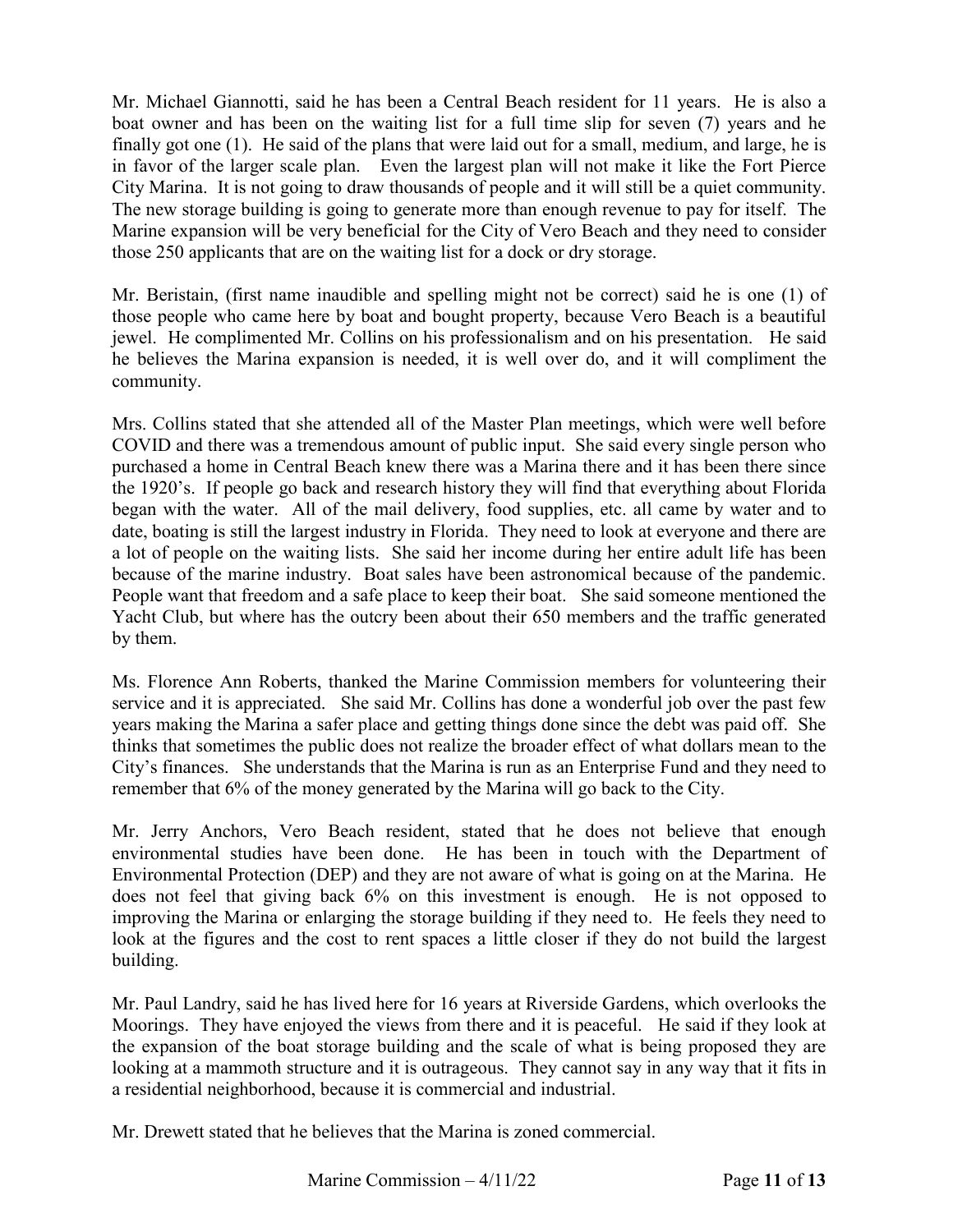Mr. Falls replied that it is Marina zoning, which allows for marine and industrial uses.

 Mrs. Ross Allen said besides the building she is really concerned about the health of the Lagoon. The Lagoon is in terrible shape and the manatees and the sea grasses are dying. They many people in Central Beach will use this building and it is not going to improve their lives. It will change the quality of the Central Beach neighborhood forever. There must be a more all the other towns and that is why people come here. They have a very unique town and they need to preserve it. She is also terribly concerned about putting docks in the basin. They need do not have any flushing and adding more boats will not be good. She does not know how appropriate place for this type and size of building. They do not want Vero Beach to look like to make sure the proper studies have been done so that they are sure there will be no environmental issues to the town, the water, the community, and for future generations.

 affordable. She believes that improvements to the Marina should come first and she supports Ms. Billing stated that she is adamantly opposed to the anchoring limits on the waters for public use. She asked what will be the cost increase to boaters and how do they keep it the building of a large Marina on the Three Corners property. She read a few statements from people who support the improvements and that the Marina is an asset. It is time to invest in the Marina infrastructure and the quality of life for the boaters.

# **7. CHAIRMAN'S MATTERS**

This item was discussed after item 2.

# **A) Commission Ethics and Conflict of Interest – Mr. Ben Trautman and Ms. Jenny Flanigan**

Mr. Trautman said they would like to go over the Commission member's expectations on ethics and conflict of interest.

 detail. She continued by giving the Public Officers Code of Ethics Power Point presentation (attached to the original minutes). Ms. Jenny Flanigan, Assistant City Attorney, explained that at their Organizational meeting they discussed the Sunshine Law and how it applies to Advisory Board members. This presentation is a continuation of that discussion and she will cover the ethics portion in more

 at their meetings. He would like to ask the Commission members that if they are involved with any outside engagement with the City that is in anyway contrary to what they are Mr. Trautman said this was discussed because it was brought to their attention that several of the Marine Commission members have engaged with City Officials at various levels on subjects that their Commission deals with. There is a gray area on how exactly the Commission members can proceed and advocate for things they believe in, but potentially there is a line they could cross that could make it difficult for the Commission to do their work discussing and taking action on at their meetings to disclose they are doing that so the Commission can take that into consideration. They should excuse themselves from the discussion if possible when talking about that particular subject.

### **8. MEMBER'S MATTERS**